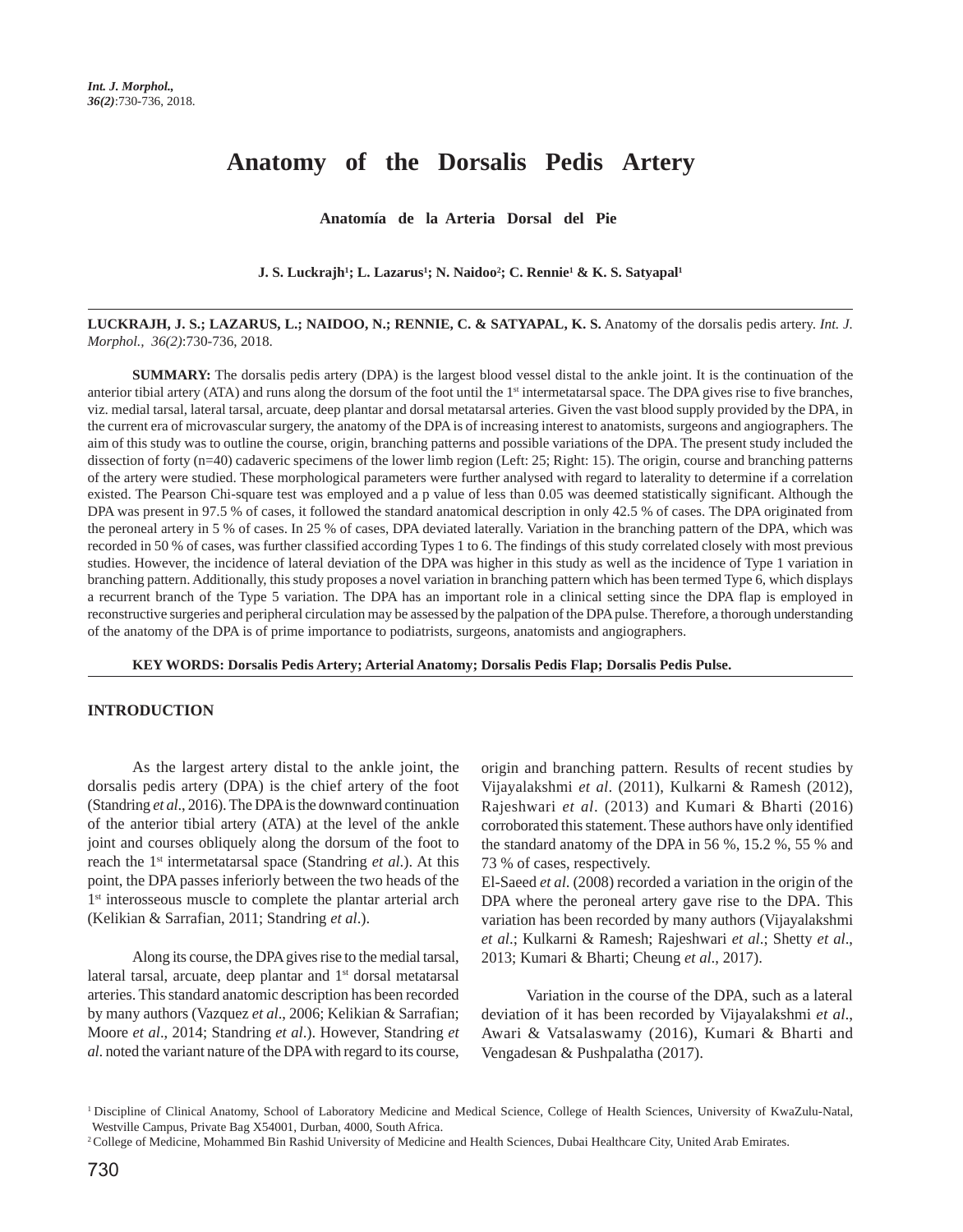Furthermore, variations in the standard branching pattern of the DPA have been recorded by El-Saeed *et al*., Kulkarni & Ramesh and Kumari & Bharti. Knowledge of the branching pattern of the DPA is invaluable to the surgeon during preoperative vascular mapping of the foot (Chow *et al*., 2005). It may prevent iatrogenic injury and increase the success rate of podiatric surgery.

Myocutaneous flaps of the DPA have become an integral component in reconstructive surgeries of the hand, eye socket and pharyngocutaneous fistulae (Mamatha *et al*., 2014; Kulkarni & Ramesh). The viability of the flap is solely dependent on the degree of vascularity of this vessel (Kulkarni & Ramesh). An additional clinical implication of the DPA is the use of the DPA pulse for the assessment of peripheral arterial perfusion (Mowlavi *et al*., 2002; Vijayalakshmi *et al*.; Kulkarni & Ramesh). Presence of the DPA pulse rules out circulatory disease, whereas its absence may be indicative of occluded vessels.

This study aimed to investigate the anatomy of the DPA by outlining its origin, course and branching patterns.

# **MATERIAL AND METHOD**

A sample of forty adult cadaveric feet  $(n= 40)$  were dissected at the Discipline of Clinical Anatomy, University of KwaZulu-Natal in accordance with the National Health Act no 61 of 2003. Ethical clearance was obtained from the Biomedical Research Ethics Committee of the University of KwaZulu-Natal (BE302/17).

All specimens with previous ankle surgery, fractures, dislocations or any other macroscopic evidence of pathology were excluded from this study.

The dissection procedure employed an anterior approach to the dorsum of the foot (Tank & Grant, 2012). The skin of the dorsum of the foot was removed and fascia reflected to expose the tendons of the tibialis anterior, extensor hallucis longus (EHL) and extensor digitorum longus (EDL) muscles. The DPA was then identified in a neurovascular bundle, between the proximal part of the tendons of the EHL and EDL (Tank & Grant).

This was a descriptive study where the frequencies of the origin, course and branching pattern of the DPA were recorded and these parameters were then correlated with laterality. Due to the absence of detailed cadaver records; the age, sex and population group of the specimens were not documented.

The statistical analysis was performed using the IBM Statistical Package for Social Sciences (SPSS), version 21.0. The Pearson Chi-square test evaluated the level of statistical significance (if any), with a p value of less than 0.05 deemed to be statistically significant.

# **RESULTS**

**Incidence.** The DPA was identified in 97.5 % of cases (Right: 35 %; Left: 62.5 %) (Table I).

**Course.** The DPA was found to pass from the midpoint between the malleoli to the proximal end of the  $1<sup>st</sup>$  intermetatarsal space in 42.5 % of the sample size (Fig. 1, Table I). In addition, the standard anatomical course, where the DPA passed from the midpoint of the bimalleolar axis to the  $1<sup>st</sup>$  intermetatarsal space, was also exhibited in 12.5 % and 30 % of feet on the right and left sides, respectively (Table I).

The variant course of the DPA, where it crossed the lateral malleolus and passed forward along the lateral dorsum of the foot to reach the proximal end of the 1<sup>st</sup> intermetatarsal space, was recorded in 25 % of cases (Right: 7.5 %; Left: 17.5 %) (Fig. 2, Table I).

**Origin.** The DPA arose from the peroneal artery and passed to the  $1<sup>st</sup>$  intermetatarsal space in 5 % of cases (Right: 2.5) %; Left: 2.5 %) (Fig. 3, Table I).

**Branching Pattern.** The anomalous course of the DPA was observed in 50 % of cases (Table I). These variations were classified into 6 Types:

Table I. Incidence of the Morphological Parameters of the DPA «(%)»

|                 | Parameter | Presence<br>$\frac{6}{2}$ | Standard Anatomical<br>Course $(\% )$ | Anomalous<br>Course $(\% )$ | Anomalous<br>Origin $(\%)$ | Anomalous Branching<br>pattern $(\% )$ |
|-----------------|-----------|---------------------------|---------------------------------------|-----------------------------|----------------------------|----------------------------------------|
| <b>Standard</b> |           | 97.5                      | 42.5                                  | 25                          |                            | 50                                     |
| Laterality      | Right     | 35                        | 12.5                                  | 7.5                         | 2.5                        | 20                                     |
|                 | Left      | 62.5                      | 30                                    | 17.5                        | 2.5                        | 30                                     |
| P value         |           | 0.191                     | 0.364                                 | 0.572                       | 0.708                      | 0.744                                  |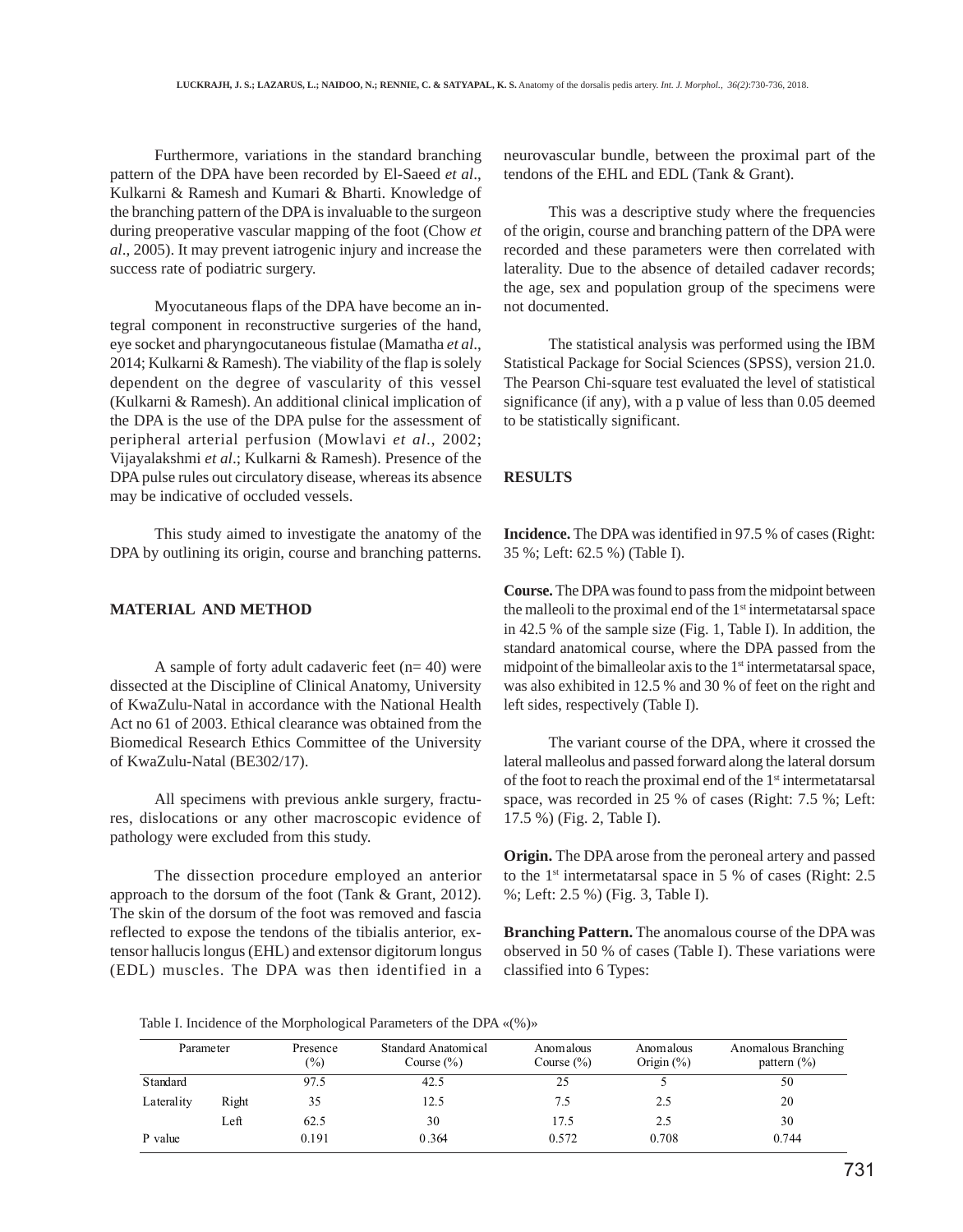| $\frac{1}{2}$ Table II. Frecuency of variations of the DPA %.<br>Author (year) Sample |         | incidence               | Standard                   | Anomalous  | Anomalous     |                 |       |               | Anomalous Branching Pattern |        |        |
|---------------------------------------------------------------------------------------|---------|-------------------------|----------------------------|------------|---------------|-----------------|-------|---------------|-----------------------------|--------|--------|
|                                                                                       | Size(n) | $\widehat{\mathcal{E}}$ | Course (%)                 | Course (%) | Origin (%)    | Type 1          |       | Type 2 Type 3 | Type 4                      | Type 5 | Type 6 |
| El-Saeed et al. $(2008)$                                                              |         | $\infty$                |                            |            |               |                 |       |               |                             |        |        |
| Vijayalakshmi et al. (2011)                                                           |         | 98                      | 56                         |            |               |                 |       |               |                             |        |        |
| Kulkarni & Ramesh (2012)                                                              |         | 57.60                   | 5.20                       |            | $\frac{1}{2}$ |                 |       |               | Ξ                           |        |        |
| Rajeshwari et al. (2013)                                                              |         | 90.48                   | 54.76                      |            |               | 16.67           | 14.29 | 2.38          | $\overline{a}$              | 2.38   |        |
| Anwari & Vatsalaswamy (2016)                                                          |         |                         |                            |            |               | $\overline{40}$ |       |               |                             |        |        |
| Kumari & Bharti (2016)                                                                |         | 97.50                   | 72.50                      | 7.50       | 7.50          |                 |       |               |                             |        |        |
| Vengadesan & Pushpalatha (2017)                                                       |         | 100                     | $\boldsymbol{\mathcal{S}}$ |            |               |                 |       |               |                             |        |        |
| Present study (2017)                                                                  |         | 97.50                   | 42.50                      |            |               | 32.50           |       | 7.50          |                             |        | 2.50   |



Fig. 1. Standard course of the DPA: Dissection (A) and corresponding schematic diagram (B) (Anterior view; right foot).

Key: A- Dorsalis pedis artery; B- lateral tarsal artery; C- Medial tarsal artery; D- Distal; D1-1<sup>st</sup> dorsal metatarsal artery; D2- 2nd dorsal metatarsal artery; D3- 3<sup>rd</sup> dorsal metatarsal artery; D4- 4<sup>th</sup> dorsal metatarsal artery; E- Arcuate artery; L-Lateral; M- Medial; P-Proximal

Fig. 2. Anomalous course of the DPA: Dissection (A) and corresponding schematic diagram (B) (Anterior view; left foot).

Key: A- Dorsalis pedis artery; D- Distal; D1- 1st dorsal metatarsal artery; D2- 2nd dorsal metatarsal artery; D3- 3<sup>rd</sup> dorsal metatarsal artery; D4-4<sup>th</sup> dorsal metatarsal artery; E- Arcuate artery; L-Lateral; M- Medial; P-Proximal

Fig. 3. Anomalous origin of the DPA: Dissection (A) and corresponding schematic diagram (B) (Anterior view; right foot).

Key: A- Dorsalis pedis artery, D1- 1<sup>st</sup> dorsal metatarsal artery; D- Distal; L- Lateral; M- Medial; P-Peroneal artery; PR-Proximal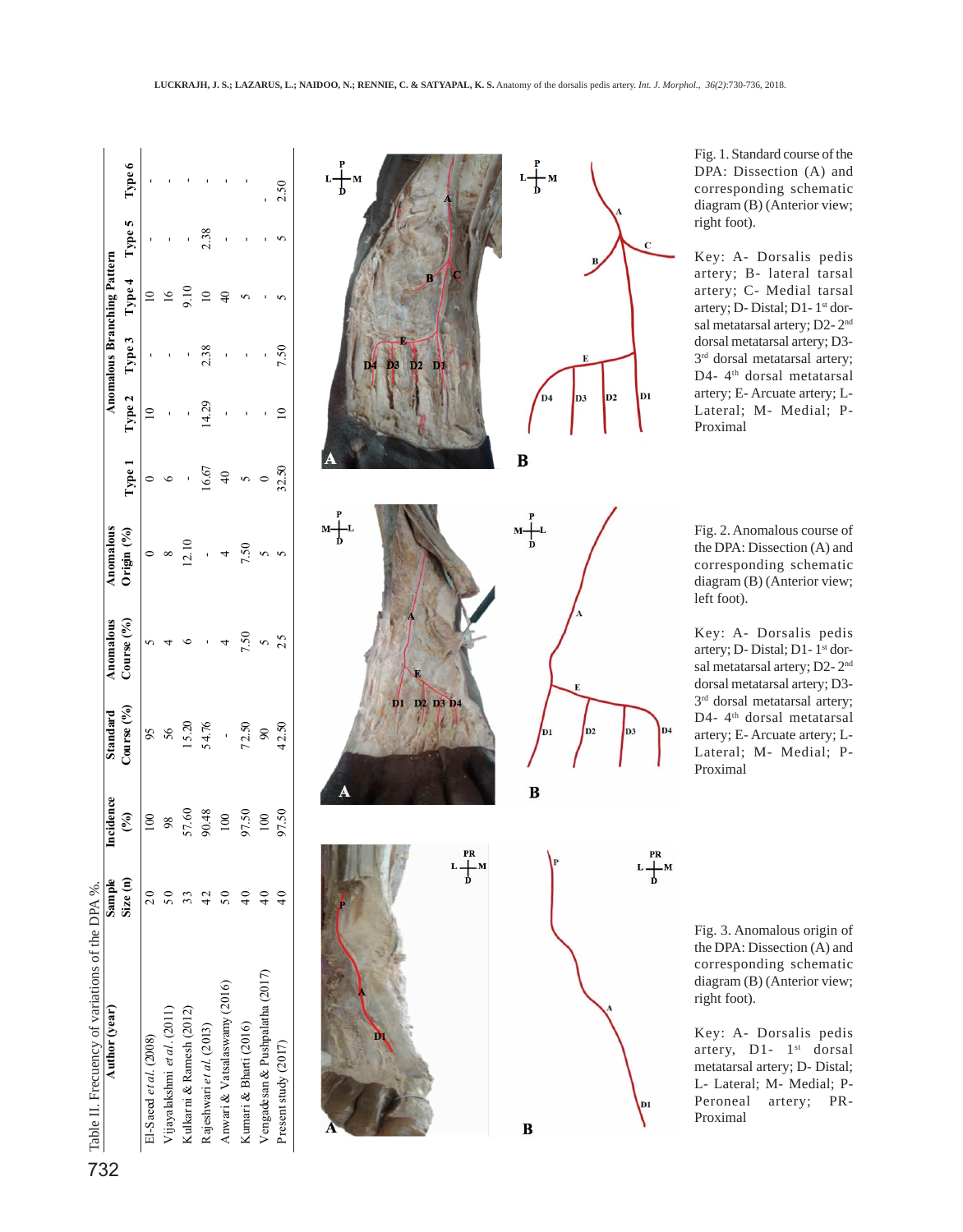

Fig. 4. Variation in branching pattern. A: Type 1; B: Type 2; C: Type 3; D: Type 4; E: Type 5; F: Type 6. ATA- Anterior Tibial Artery; D- Distal; DPA- Dorsalis Pedis Artery; DLTA- Distal Dorsal Metatarsal Artery; FDMA- First Dorsal Metatarsal Artery; FTDMA-Fourth Dorsal Metatarsal Artery; L-Lateral; M- Medial; MTA- Medial Tarsal Artery; P- Proximal; PLTA-Proximal Dorsal Metatarsal Artery; R- Recurrent Branch; SDMA-Second Dorsal Metatarsal Artery; TA- Tendon Of Tibialis Anterior; TDMA- Third Dorsal Metatarsal Artery

Type 1. The arcuate artery was absent in 32.5 % of cases (Fig. 4a).

Type 2. The DPA gave rise to the 1<sup>st</sup> and 2<sup>nd</sup> DMA in 10 % of cases (Fig. 4b).

Type 3. The DPA gave rise to the  $1<sup>st</sup>$  and  $2<sup>nd</sup>$  DMA and the LTA gave rise to the  $3<sup>rd</sup>$  and 4th DMA in 7.5 % of specimens (Fig. 4c).

Type 4. The  $2<sup>nd</sup>$ ,  $3<sup>rd</sup>$  and  $4<sup>th</sup>$  DMA arose from a large LTA in 5 % of cases (Fig. 4d).

Type 5. The "U-shaped loop" was found in 5 % of specimens (Fig. 4e).

Type 6. The "U-shaped loop" with a recurrent branch occurred in 2.5 % of cases (Fig. 4f).

No statistically significant differences were recorded for the comparison of the morphological parameters with laterality.

# **DISCUSSION**

Upon intricate dissection of 40 cadaveric specimens, the DPA was present in 97.5 % of cases (Table I). In 2012, Kulkarni & Ramesh found the DPA in 57.6 % of cases which is significantly lower than the result of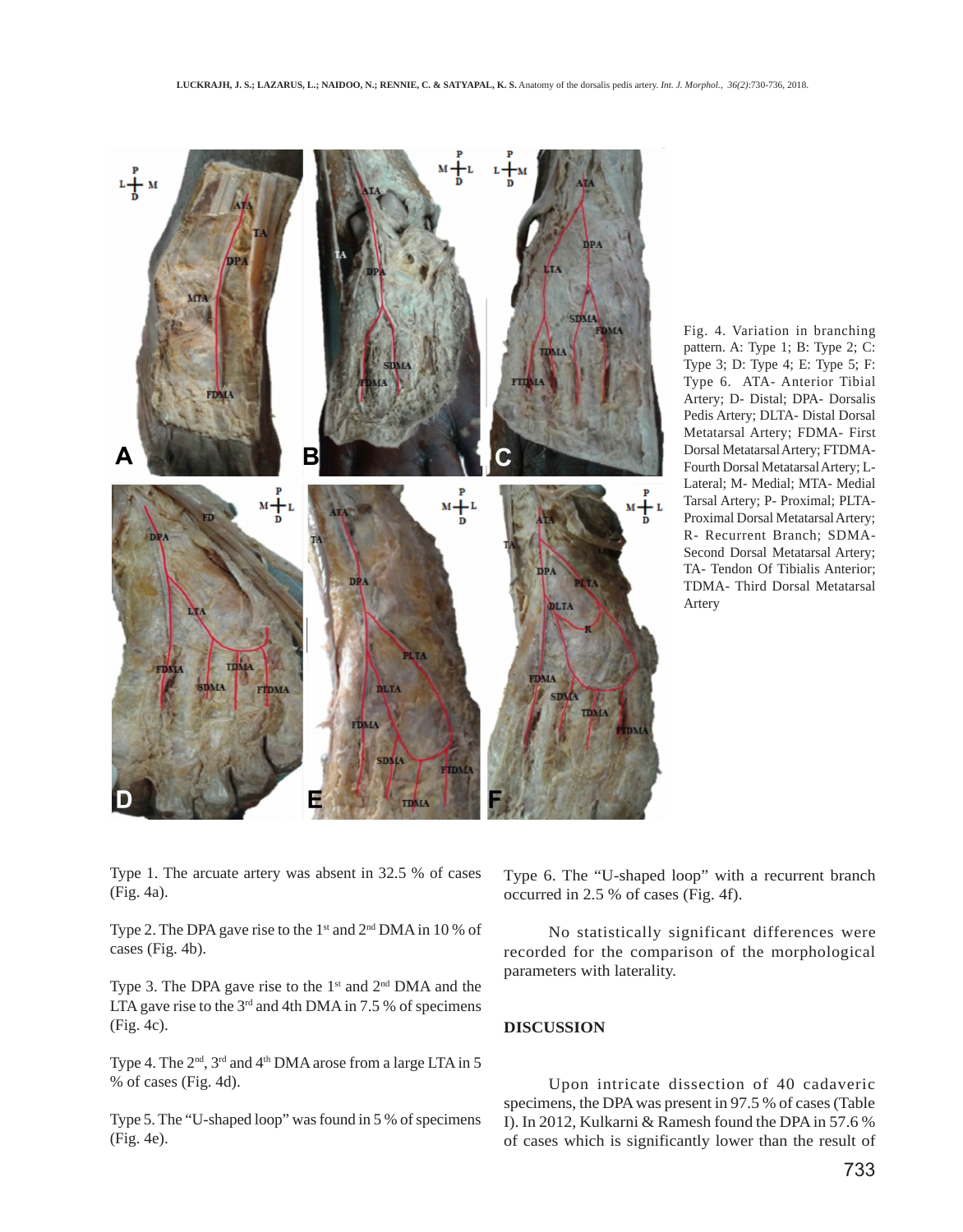the present study (Table II). On the other hand, the findings of Rajeshwari *et al*. and Kumari & Bharti were very similar to this study with an incidence of 90.48 % and 97.5 %, respectively (Table II). The absence of the DPA may result in clinical misdiagnosis as an indicator of peripheral arterial perfusion, since the absence of the DPA pulse may instead be interpreted as an occluded vessel (Kulkarni & Ramesh). Therefore, Vijayalakshmi *et al*. suggested confirmation by angiography before treatment is administered.

The present study recorded the standard course of the DPA as arising from the ATA, at the level of the ankle joint, situated in the midline of the ankle. The vessel then passed obliquely along the dorsum of the foot to reach the first intermetatarsal space (Fig. 1). The DPA followed this standard course in 42.5 % of cases in this study (Fig. 1, Table I). Although, slightly decreased in prevalence, the results of this study were similar to that of Vijayalakshmi *et al*. and Rajeshwari *et al*. who noted incidences of 56 % and 54.76 %, respectively (Table II). On the other hand, Vengadesan & Pushpalatha documented a much higher frequency in the prevalence of the standard anatomical course of the DPA of 90 % (Table II).

This study recorded a lateral deviation in the course of the DPA in 25 % of cases (Fig. 2, Table I). However, in previous studies this was found with consistently lesser frequencies as Vijayalakshmi *et al*., Awari & Vatsalaswamy and Vengadesan & Pushpalatha recorded it in 4 %, 4 % and 5 % of cases, respectively (Table II).

The DPA pulse is commonly used in a clinical setting for the evaluation of peripheral circulation. Mowlavi *et al*. suggested the dorsal most prominence of the navicular bone as a bony landmark for the palpation of the DPA pulse. However, the present study found cases where the DPA was deviated laterally. In these cases palpation at this landmark may indicate absence of pulse and disease, whereas it is an anatomical variation. This further emphasises the need for clinicians to be aware of such a variation and the frequency with which it occurs.

The present study concurred with the findings of Awari & Vatsalaswamy and Vengadesan & Pushpalatha as the DPA arose from the peroneal artery in 5 % of specimens only (Fig. 3, Table I). Furthermore, Shetty *et al*. stated that in cases where the ATA is congenitally absent or hypoplastic, the peroneal artery directly supplied the distal arterial distribution area of the ATA.

Khaki *et al*. (2006) defined anatomical variation as the normal range in topography and morphology of the body structures. Cheung *et al*. suggested that as blood vessels are formed during the 3rd and 4th weeks of embryonic development, abnormal fusions or the regression and divergence of some vessels may result in variable arterial distribution.

In 50 % of specimens in this study, variations in branching patterns of the DPA were observed (Table I). These were classified as:

**Type 1:** As the DPA coursed along the dorsum of the foot, it failed to give rise to the arcuate artery. This study found the arcuate artery to be completely absent in 32.5 % of cases (Fig. 4a). Similarly, Vengadesan & Pushpalatha recorded this in 40 %; however, Rajeshwari *et al*. only found this in 16.67 % of cases (Table II). Mamatha *et al*. stated that in the absence of the arcuate artery, the LTA and branches of the plantar arterial arch supply the  $2<sup>nd</sup>$  to 4th metatarsal spaces (Table II). The absence of the arcuate artery may be a contraindication of DPA flap surgery as the viability of the flap is solely dependent on the vascularity of the DPA (Kulkarni & Ramesh). The absence of the arcuate artery will imply the absence of the  $2<sup>nd</sup>-4<sup>th</sup>$ DMA as well thus compromising the viability of the flap (Kulkarni & Ramesh). Consequently, knowledge of the incidence of Type 1 variation is essential to the foot surgeon (Kulkarni & Ramesh).

**Type 2:** Superior to the base of the second metatarsal, the DPA gave rise to  $1^{st}$  and  $2^{nd}$  DMA only. This occurred in 10 % of cases in the present investigation and is the same as the result of El-Saeed *et al*. (Fig. 4b, Table II). In 2013, Rajeshwari *et al*. recorded this with a slightly higher incidence of 14.29 % (Table II). It is hypothesized that the  $3<sup>rd</sup>$  and  $4<sup>th</sup>$  DMA may arise from the plantar arterial arch in this case (Mamatha *et al*.).

**Type 3:** The DPA gave rise to the 1<sup>st</sup> and 2<sup>nd</sup> DMA while the 3rd and 4th DMA arose from the LTA. This only occurred in 7.5 % of specimens in the present study and Rajeshwari *et al*. recorded it in 2.38 % of specimens (Fig. 4c, Table II).

**Type 4:** The 2<sup>nd</sup>, 3<sup>rd</sup> and 4<sup>th</sup> DMA arose from a large LTA, while the DPA only gave rise to the 1st DMA at the level of the base of the  $1<sup>st</sup>$  intermetatarsal space (Fig. 4d). This occurred in 5 % of cases and is similar to the findings of El-Saeed *et al*. (10 %), Kulkarni & Ramesh (9.1 %), Rajeshwari *et al*. (10 %) and Kumari & Bharti (5 %) (Table II). Conversely, Awari & Vatsalaswamy found this with a higher frequency in 40 % of specimens (Table II).

**Type 5:** The U-shaped loop variation was found in 5 %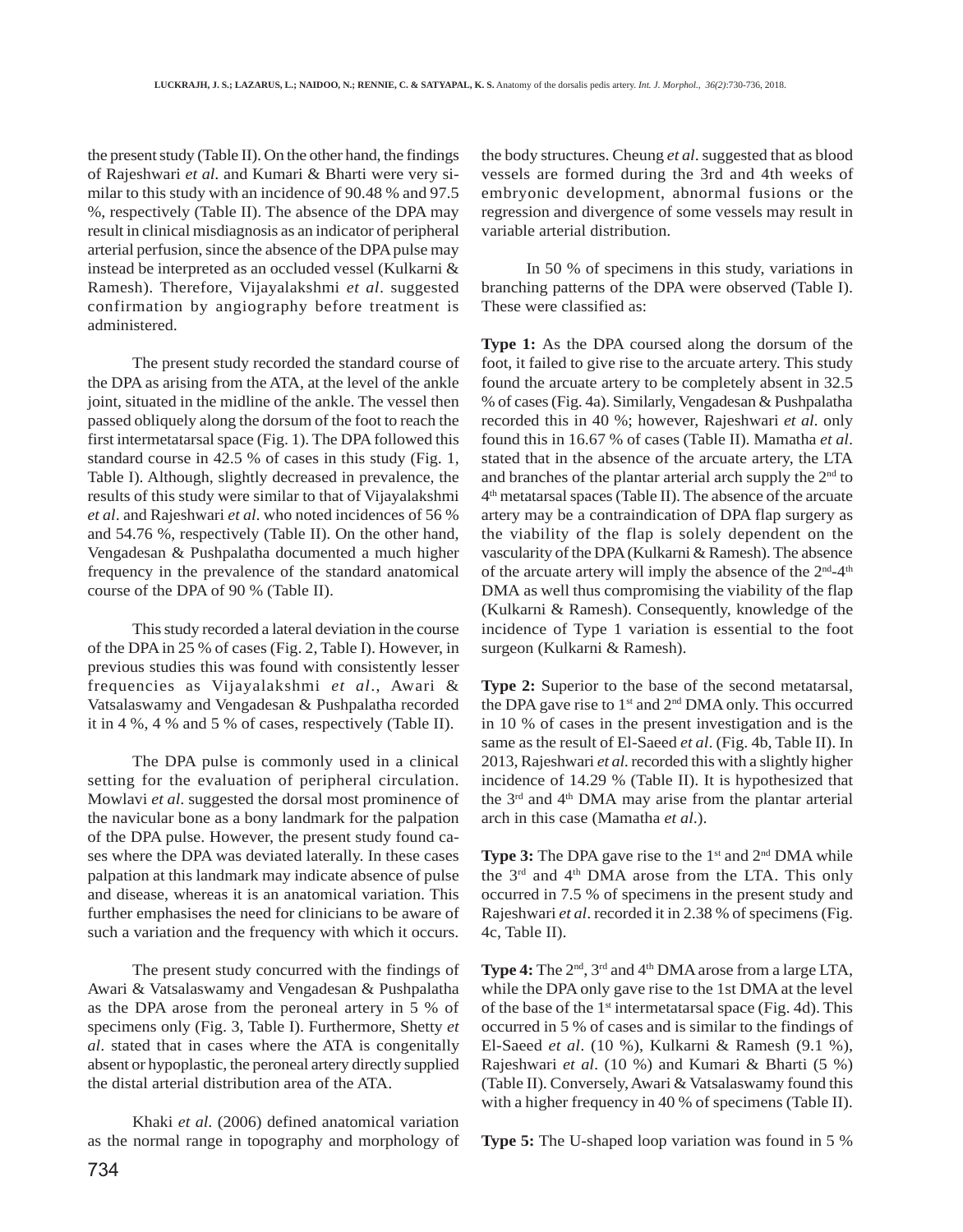of specimens (Fig. 4e). In these cases, a proximal and distal LTA was present and both ran obliquely and laterally to join and form a loop. The  $2<sup>nd</sup>$ ,  $3<sup>rd</sup>$  and  $4<sup>th</sup>$  DMA arose from this loop and the DPA course to the  $1<sup>st</sup>$  intermetatarsal space and gave rise to the  $1<sup>st</sup>$  DMA. This variation is rare, as Rajeshwari *et al*. only observed this in 2.8 % of cases (Table II).

**Type 6:** U-shaped loop with recurrent branch was observed in 2.5 % of cases (Fig. 4f, Table II). This variation is unique to the present study and presented with a proximal and distal LTA which both coursed laterally to the level of the base of the 5<sup>th</sup> metatarsal where they joined to form a loop and gave rise to the  $2<sup>nd</sup>$ ,  $3<sup>rd</sup>$  and  $4<sup>th</sup>$  DMA. Additionally, a recurrent branch was found proximally joining the two LTA. The recurrent branch was not previously recorded. This has a profound surgical implication as the knowledge of this additional branch may aid surgeon to prevent iatrogenic injury to the vascular supply of the foot. Additionally, the presence of the recurrent branch may improve the viability of the DPA flap in cases of other arterial variations of the DPA, as it may aid to the vascularity of the flap.

The morphological parameters investigated in this study (course, origin and branching pattern), were analysed to determine if a correlation with laterality existed. Statistical analysis revealed no significant p values. This may be attributed to a low sample size and unequal numbers of left and right feet. In addition, the present study was unable to warrant bilateral equivalence due to the low numbers of specimens available for dissection.

For future investigation into the anatomy of the DPA and to determine a correlation with laterality, it is suggested that bilateral equivalence is ensured and that cadaveric records of all specimens are present and available for analysis with regard to age, sex and population group.

### **CONCLUSION**

This study described the anatomy of the DPA by outlining its course, origin and branching pattern. Variations in these parameters were recorded, with the prevalence of branching patterns Types 1 to 6. The addition of the Type 6 branching pattern is unique to this study and was not previously recorded. Knowledge of these variations is of prime importance to clinicians in the diagnosis of peripheral arterial disease, to surgeons with regard to reconstructive DPA flap surgery as well as to angiographers to ensure the accurate interpretation of imaging studies.

**LUCKRAJH, J. S.; LAZARUS, L.; NAIDOO, N.; RENNIE, C. & SATYAPAL, K. S.** Anatomía de la arteria dorsal del pie. *Int. J. Morphol., 36(2)*:730-732, 2018,

**RESUMEN:** La arteria dorsal del pie (ADP) es el vaso sanguíneo más grande distal a la articulación del tobillo. Es la continuación de la arteria tibial anterior (ATA) y se extiende a lo largo del dorso del pie hasta el primer espacio metatarsiano. La ADP da lugar a cinco ramas: *a. tarsalis medialis, a. tarsalis lateralis, a. arcuata, a. plantaris profunda* y *aa. metatarsales dorsales*. Dado el vasto suministro de sangre proporcionado por la ADP, en la era actual de la cirugía microvascular, la anatomía de la ADP es de creciente interés para los anatomistas, cirujanos y expertos en angiografía. El objetivo de este estudio fue delinear el curso, origen, patrones de ramificación y las posibles variaciones de la ADP. El presente estudio incluyó la disección de cuarenta ( $n = 40$ ) muestras cadavéricas del miembro inferior (izquierda: 25; derecha: 15). Se estudiaron los patrones de origen, curso y ramificación de la arteria. Estos parámetros morfológicos se analizaron adicionalmente con respecto a la lateralidad para determinar si existía una correlación. Se empleó la prueba Chi-cuadrado de Pearson y se consideró estadísticamente significativo un valor de p de menos de 0,05. Aunque la ADP estuvo presente en el 97,5 % de los casos, siguió la descripción anatómica estándar en solo el 42,5 % de los casos. La ADP se originó en la arteria fibular en el 5 % de los casos. En el 25 % de los casos, la ADP se desvió lateralmente. La variación en el patrón de ramificación de la ADP, que se registró en el 50 % de los casos, se clasificó según los tipos 1 a 6. Los hallazgos de este estudio se correlacionaron estrechamente con la mayoría de los estudios previos. Sin embargo, la incidencia de desviación lateral de la ADP fue mayor en este estudio, así como la incidencia de la variación del tipo 1 en el patrón de ramificación. Además, este estudio propone una nueva variación en el patrón de ramificación que se ha denominado Tipo 6, que muestra una rama recurrente de la variación Tipo 5. La ADP tiene un papel importante en la clínica, ya que el colgajo de la ADP se emplea en cirugías reconstructivas y la circulación periférica se puede evaluar mediante la palpación del pulso de la ADP. Por lo tanto, una comprensión profunda de la anatomía de la ADP es de vital importancia para los podólogos, cirujanos, anatomistas y en la angiografía.

**PALABRAS CLAVE: Arteria dorsal del pie; Anatomía arterial; Colgajo dorsal del pie; Pulso dorsal del pie.**

#### **REFERENCES**

- Awari, P. & Vatsalaswamy, P. Anatomical variations in dorsalis pedis artery and its branches with clinical correlations. *Int. J. Curr. Res., 8(10)*:40692- 6, 2016.
- Cheung, C. C.; Keogh, M. & Alashkham, A. Variations in origin and course of the dorsalis pedis artery: A case study. *Int. J. Anat. Var., 10(1)*:1-3, 2017.
- Chow, L. C.; Napoli, A.; Klein, M. B.; Chang, J. & Rubin, G. D. Vascular mapping of the leg with multi-detector row CT angiography prior to free-flap transplantation. *Radiology, 237(1)*:353-60, 2005.
- El-Saeed, E.; El-Monsif, A.; El-Sayed, M.; Aly, N. & Gezlan, N. Anatomical study of the dorsalis pedis artery and its surgical importance in